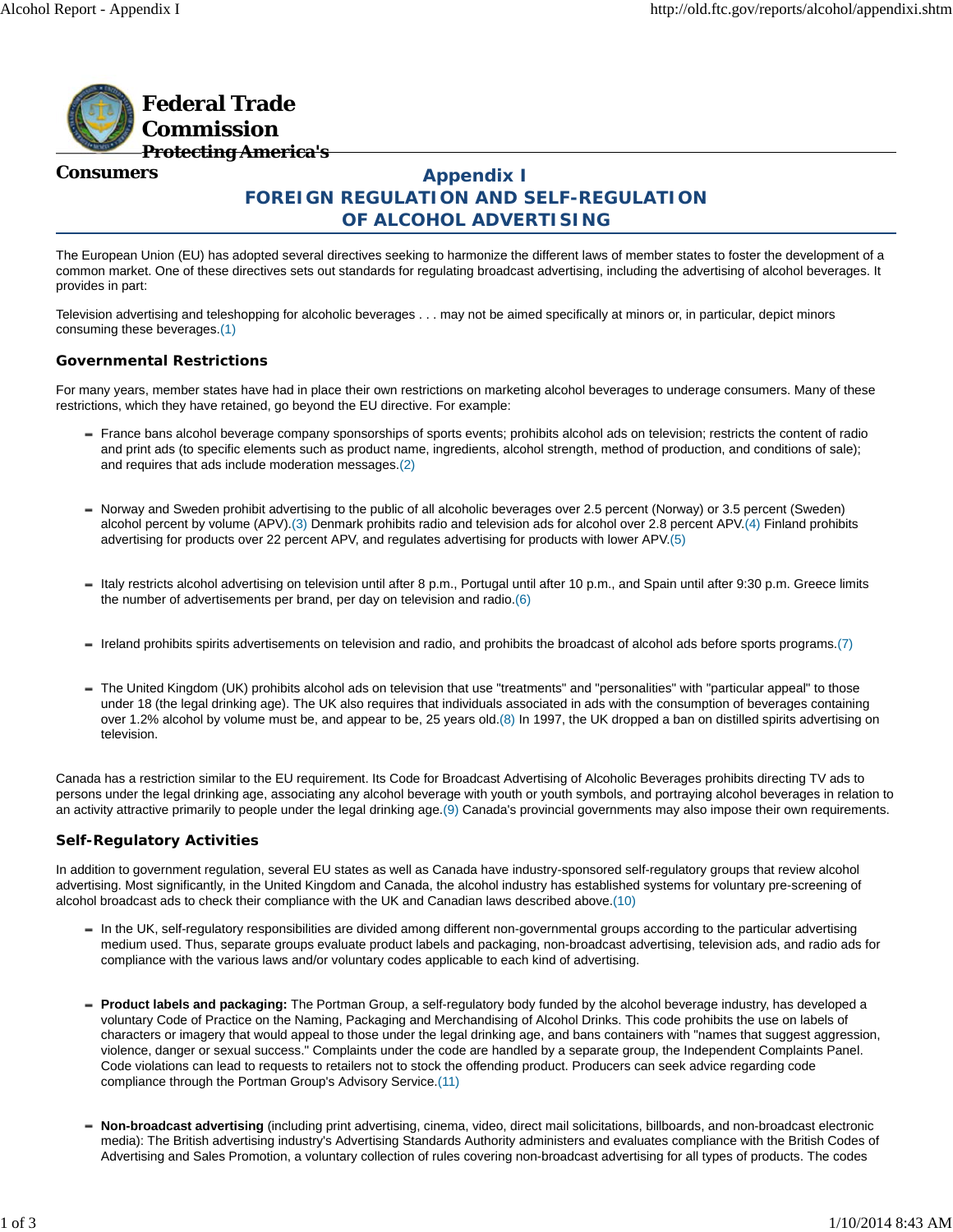are written by the Committee of Advertising Practice (CAP), a separate group composed of representatives of the major advertising trade and professional organizations. The codes' provisions on alcohol advertising prohibit the placement of alcohol ads in publications for which more than 25 percent of the audience is underage. The codes' provisions also require that alcohol ads should not be directed at children, and should not use "real or fictitious characters who are likely to appeal particularly to [underage persons] in a way that would encourage them to drink." Upon request, CAP pre-screens ads for code compliance and advises advertisers, agencies and publishers on how to avoid code violations.(12)

- **Broadcast advertising:** The Broadcast Advertising Clearance Center (BACC), a non-governmental group set up and funded by broadcasters, pre-screens television ads for compliance with the ITC Code of Advertising Standards and Practice, a mandatory code issued by the Independent Television Commission (ITC), a government agency. The ITC Code's alcohol advertising provision provides that televised alcohol ads should not be directed at people under 18 and should not use treatments "likely to be of particular appeal to them."(13) In addition to its pre-screening service, BACC has issued interpretative notes, providing guidance on how to interpret the ITC Code.(14) As for radio advertising, the Radio Advertising Clearance Center pre-screens radio ads for compliance with laws containing alcohol ad provisions similar to those in the ITC code.(15)
- In Canada, a self-regulatory group, Advertising Standards Canada, set up an alcohol ad pre-clearance system in 1997 that is paid for by industry members to check their compliance with Canada's Code for Broadcast Advertising of Alcoholic Beverages (replacing pre-screening that had previously been done by the government).(16)
- In Australia, the alcohol and advertising industries, in consultation with the Australian government, have developed and adopted the Alcohol Beverages Advertising Code. The code, which covers virtually all advertising of alcohol beverages in print and broadcast media, is funded and operated jointly by retailers and the beer, distilled spirits and wine industries. It provides that ads should "not have a strong or evident appeal to children or adolescents" and should "not encourage . . . underage drinking." The code also sets up an independent Complaints Adjudication Panel to assess any complaints about alcohol advertising.(17)

### **Endnotes:**

1. Council Directive 89/552/EEC, Article 15 (October 3, 1989), as amended by Council Directive 97/36/EC (June 30, 1997), available at http://europa.eu.int/eur-lex/en/lif/dat/1999/en\_389L0552.html; http://europa.eu.int/eur-lex/en/lif/dat/1997/en\_397L0036.html. The EU directive further provides that European Free Trade Association countries "shall be free to compel cable companies operating on their territories to scramble or otherwise obscure spot advertisements for alcoholic beverages." Council Directive 89/552/EEC, as amended by Agreement on the European Economic Area (March 1, 1994), available at http://europa.eu.int/eur-lex/en/lif/dat/1994/en\_294A0103\_60html. The EU directive is also consistent with policies of the World Health Organization Regional Office for Europe, which has urged European states to adopt policies to reflect that "children and adolescents have the right to grow up in an environment protected from . . . the promotion of alcoholic beverages." European Charter on Alcohol (December 1995), available at http://www.who.dk/policy/alcohol.htm.

2. For information about alcohol advertising restrictions in France, see Les Agences de Communication en France, Evin Law on Alcohol and Tobacco, available at http://www.aacc.fr/english/alcohol.html; Eurocare, France - Overview Report on Alcohol, available at http://www.eurocare.org /profiles/franceeupolicy.htm. For a brief summary of alcohol advertising restrictions of 13 EU countries, including France, see Institute on Alcohol Studies, Fact Sheet: Alcohol and Advertising [hereinafter IAS Fact Sheet], available at http://www.ias.org.uk/factsheets/advertising.htm.

3. Eurocare, Norway - Country Profile, available at http://www.eurocare.org/profiles/norway/advert.htm; Eurocare, Sweden - Country Profile, available at http://www.eurocare.org/profiles/sweden/advertising.htm.

- 4. The Danish Broadcasting Act is available at http:www.fs.dk/uk/acts/a\_tvuk.htm.
- 5. IAS Fact Sheet, supra note 40; Eurocare, Finland Country Profile, available at http://www.eurocare.org/profiles/finland/#anchor163753.
- 6. IAS Fact Sheet, supra note 2.

7. Id.

8. The Independent Television Commission Code of Advertising Standards and Practice (1997); Eurocare, UK Advertising, available at http://www.eurocare.org/profiles/uk/ukadvertising.htm.

9. Canadian Radio-Television and Telecommunications Commission (CRTC) Code for Broadcast Advertising of Alcohol Beverages (1997). The "attractive primarily" language has been interpreted to prohibit the depiction of the product at "a performance, event or activity where the audience or the participants are expected to be predominantly people under the legal drinking age." Id. For more information on the CRTC, see http://www.crtc.gc.ca.

10. Officials and company personnel involved in the clearance process indicate that, in practice, most networks will ask a company to verify that an ad has received clearance before they will accept it for broadcast.

11. A description of the code, how complaints are handled, and how alcohol companies can request pre-screening of ads is available at http://www.portman-group.org.uk/code.

12. European Advertising Standards Alliance, Advertising Self-Regulation in Europe (1997), at 104-107.

13. ITC Code of Advertising Standards and Practice, Section 40, available at http://www.bacc.org.uk/.

14. See European Advertising Standards Alliance, supra note 12, at 108-111. BACC's interpretative guidance explains that the ITC code prohibits